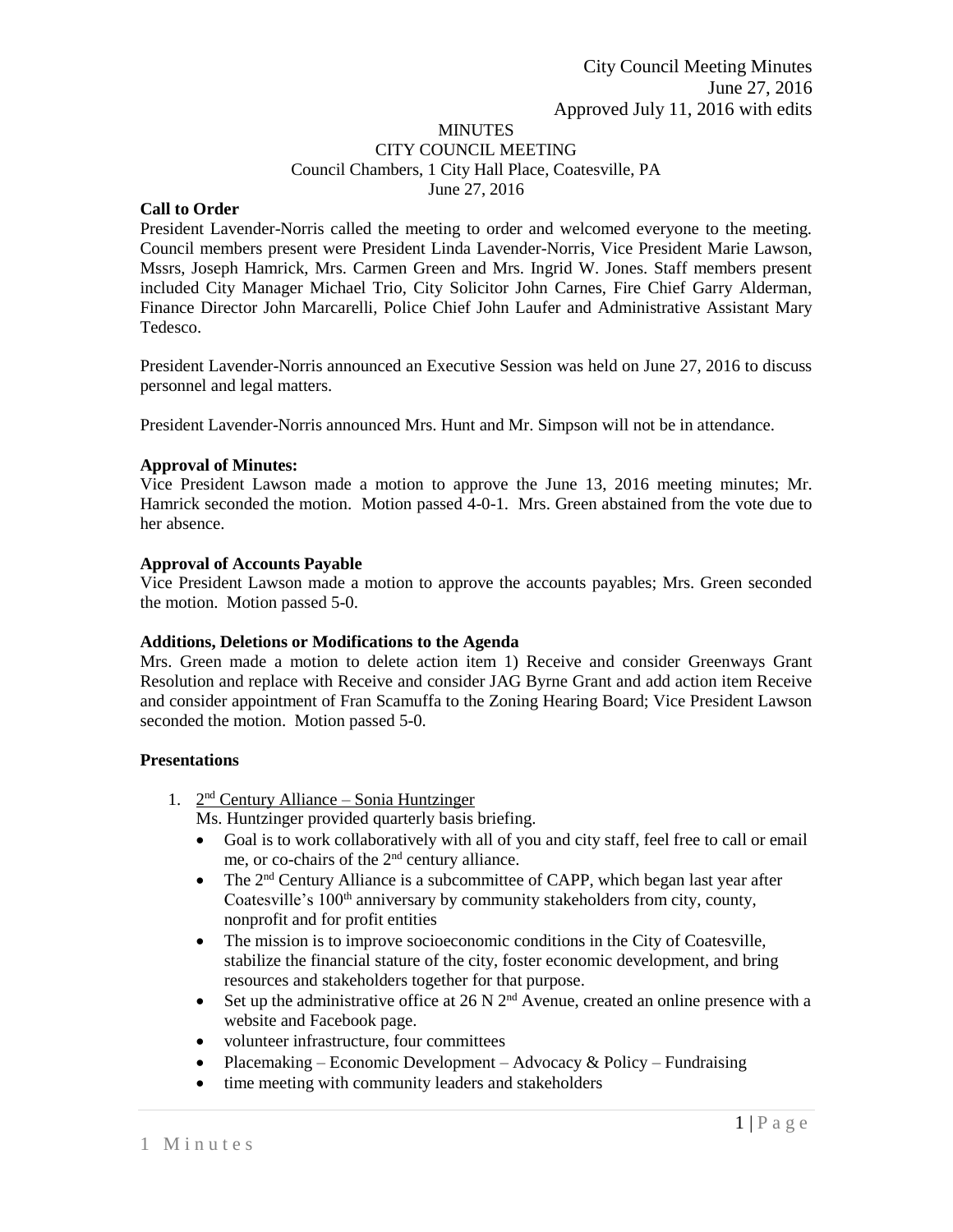City Council Meeting Minutes June 27, 2016 Approved July 11, 2016 with edits

- what success looks like to each of you
- meeting with downtown merchants merchants association critical to revitalization
- familiarizing myself with the status of the major projects  $$ 
	- o DEPG gateway real estate development project
	- o the new train station
	- o natural lands trust study of the park system working to source grant opportunities
- The next steps are:
	- o improve the physical appearance visible, tangible changes to the landscape: – litter pick up, trees, façade improvements, and wayfinding signage
	- o improvements to the existing train station building
	- $\circ$  laser focus from 1<sup>st</sup> to 4<sup>th</sup> on Lincoln Highway building inventory first floor retail stock, feasibility for each of the properties
	- o appealing mix of retail and hospitality businesses,
	- o critical mass ultimately a destination
	- o commercial realtors market prime opportunity sites,
	- $\circ$  use pipeline projects like DEPG Gateway, the train station, and the 3<sup>rd</sup> avenue streetscape improvements as selling points
	- o design a recruitment brochure and new business packet
	- o understand the resources that are available at the County and state levels bring them to bear on the city
- 2. Certificate of Recognition- Jeannine McNeil

President Lavender-Norris presented Jeannine McNeil with a certificate of recognition for caring for a stranger in his time of need. Ms. McNeil saw to his medical needs at a time that was critical to a resident.

#### **Citizens' Hearings –** *Regular Action Items Only* **(3 Minutes)**

#### John Pawlowski

Mr. Pawlowski questioned action item 1 and 4. Both items were removed from the agenda as action items and replaced. Mr. Pawlowski provide an update on the Riverwalk project and gazebos.

Vice President Lawson made a motion to close citizens' hearings on regular action items only; Mrs. Green seconded the motion. Motion passed 5-0.

#### **Regular Action Items**

Previous Action Items regarding the FloodPlain Ordinance and CDBG Grant were deleted an overview of the project and/or recommendations required were explained. Ms. Barkasi explained the City Engineer is currently working on the Flood Plain Ordinance and CDBG Grant Public **Works** 

The Flood Plain Ordinance update background is:

• The Federal Emergency Management Agency (FEMA) has updated floodplain mapping for selected reaches within the Brandywine-Christina Watershed in Chester County, Pennsylvania and have issued Preliminary Flood Insurance Rate Maps (FIR Ms). As a result of the map updates, all municipalities in Chester County must update, adopt, and receive approval of their floodplain ordinance from FEMA. FEMA highly recommends the floodplain ordinance be stand-alone.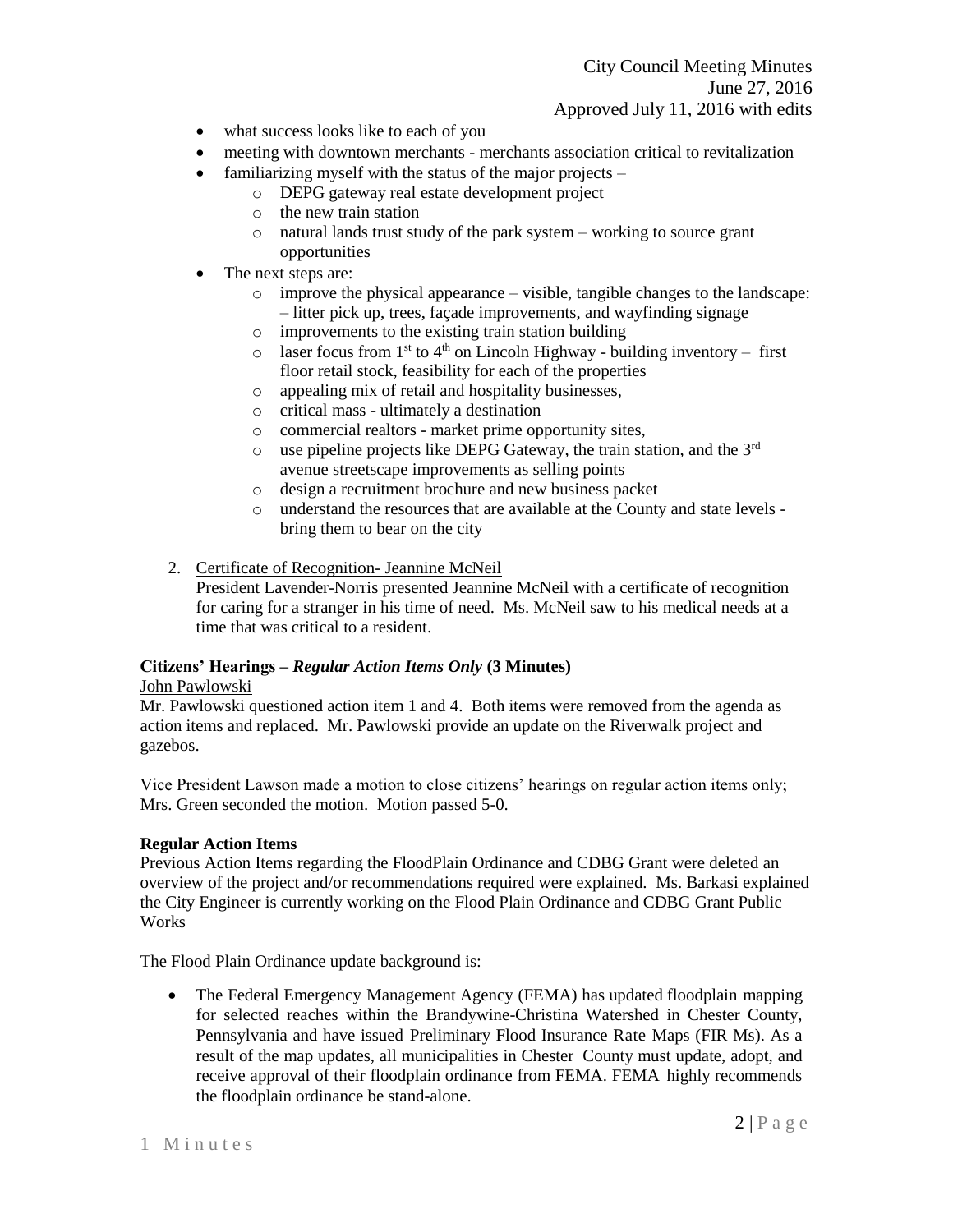- According to correspondence from FEMA dated March 18, 2016, municipalities will have six (6) months to revise and adopt their Floodplain Ordinances from the issuance date of the Letter of Final Determination (LFD), which is anticipated by FEMAto occur in **fall, 2016.** These ordinances must be adopted and submitted to FEMA and the Pennsylvania Department of Community and Economic Development (PA DCED) for final approval by the projected FIRM Effective Date **(spring, 2017).** Municipalities that do not complete the ordinance update and adoption within this timeframe will be immediately suspended from the National Flood Insurance Program (NFIP).
- $\bullet$
- Prior to adopting the updated ordinance, the PA DCED, Chester County Planning Commission (CCPC), and FEMA must all conduct pre-adoption reviews of the ordinance. CEDARVILLE strongly recommends that the City begin the revision process **now** so that there is ample time to coordinate with these agencies and be prepared for ordinance adoption during this six (6) month period.

The CDBG Grant/Public Works is described as follows:

- The City of Coatesville proposes three projects to restore and improve portions of the city's vital infrastructure, supporting pedestrian safety, accessibility, and community revitalization. A CDBG grant application is being submitted for the following projects and locations within the City:
- Project 1:
	- a. Diamond St. from  $2<sup>nd</sup>$  to  $4<sup>th</sup>$  Avenue, Chestnut St. from  $1<sup>st</sup>$  to  $4<sup>th</sup>$  Avenue, Fleetwood St from 2nd to 3rd Avenue and 2nd Avenue from Lincoln to Fleetwood.
	- b. Diamond St. from  $2<sup>nd</sup>$  to  $4<sup>th</sup>$  Avenue: Replace deteriorated drainage facilities, pave the road surface, update Accessible Ramps and install crosswalks
	- c. Chestnut St. from  $1<sup>st</sup>$  to  $4<sup>th</sup>$  Avenue: Remove and replace deteriorated sidewalk and curb to enhance pedestrian safety and community appearance. Update Accessible Ramps and crosswalks, replace failed drainage facilities as needed, pave street.
	- d. Fleetwood St from  $2<sup>nd</sup>$  to  $3<sup>rd</sup>$  Avenue: Remove and replace deteriorated sidewalk and curb to enhance pedestrian safety and community appearance. Update Accessible Ramps and crosswalks, replace failed drainage facilities as needed, pave street.
	- e. 2<sup>nd</sup> Avenue from Lincoln to Fleetwood: Remove and replace deteriorated sidewalk and curb, including addition of street trees, to enhance pedestrian safety and improve streetscape. Update Accessible Ramps and crosswalks, replace deteriorated drainage facilities as needed, pave street.
- Project 2:
	- o Ash Park, the North side of Lincoln Highway in front of the Flats, and the south side of Lincoln Highway toward Church Street.
		- a. Ash Park: Replace broken and uneven sections of sidewalk and curb around the Park perimeter to enhance pedestrian safety and community appearance. Update Accessible Ramps and crosswalks.
		- b. On the North Side of Lincoln Highway: West of  $1<sup>st</sup>$  Avenue (Route 82), in the vicinity of the summer splash pad, remove and replace approximately 650 LF of deteriorated sidewalk and curb. Incorporate street trees in the renovation to beautify, absorb storm water runoff and provide shade along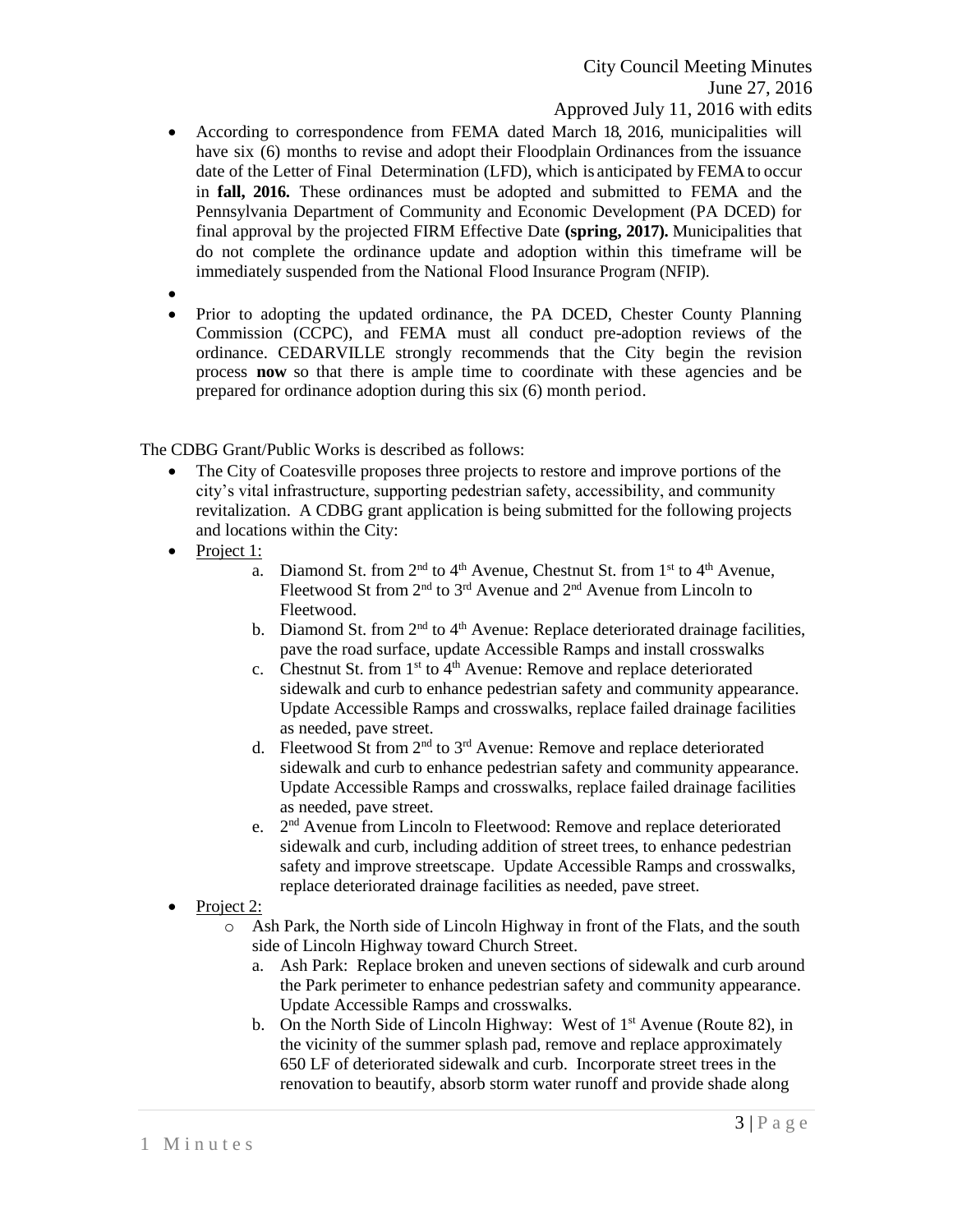the pedestrian paths. Update Accessible Ramps and crosswalks, replace deteriorated drainage facilities as needed. This work will enhance pedestrian safety and improve the streetscape.

- c. On the South Side of Lincoln Highway, replace approximately 300 linear feet of sidewalk and curb east of Church Street that is in poor condition.
- Project 3:
	- o Repair or replacement of an existing sanitary sewer line. Residents and property owners along Walnut Street are complaining of sewage backing up into dwellings. The City believes there may be a sag, break or obstruction in the line causing this problem. This project proposes to resolve the problems experienced by these residents.
	- o Once funded, the problem can be further evaluated with video inspection, and bid documents issued for necessary work to resolve the blockages.
	- 1. Receive and consider Jag Byrne Grant

Mr. Trio read the interlocal agreement between the City of Coatesville and the County of Chester – 2016 Byrne Justice Grant (JAG) Program Award. The City agrees to pay the county a total of \$0.00 of JAG funds retaining the remaining \$13,100.00. County agrees to use \$0.00 for the program until the program is completed.

Vice President Lawson made a motion to approve the interlocal agreement between the City of Coatesville and the City of Chester – 2016 Byrne Justice Assistance Grant (JAG) Program award; Mrs. Green seconded the motion. Motion passed 5-0.

2. Receive and consider appointment of Fran Scamuffa to the Zoning Hearing Board

Vice President Lawson made a motion to appoint Fran Scamuffa to the Zoning Hearing Board; Mrs. Green seconded the motion. Motion passed 5-0.

3. Receive and consider payment of the 2016 Tax Anticipation Note in the amount of \$1,205,811.50.

Mr. Marcarelli explained the principal balance is \$1,200,000.00 and interest due is \$5,811.50 for a total repayment of \$1,205,811.50 due by June 30, 2016.

Vice President Lawson made a motion to approve the payment of the 2016 Tax Anticipation Note in the amount of \$1,205, 811.50; Mrs. Green seconded the motion. Motion passed 5-0.

# **Discussion Item**

1. Discuss Regional Emergency Management

Mr. Hamrick announced WCCCOG asked for the City's interest to participate in Regional Emergency Management. It will not interfere with the City's current Emergency Management Program only assist.

Vice President Lawson made a motion to support the Regional Emergency Management thru WCCCOG; Mr. Hamrick seconded the motion. Motion passed 5-0.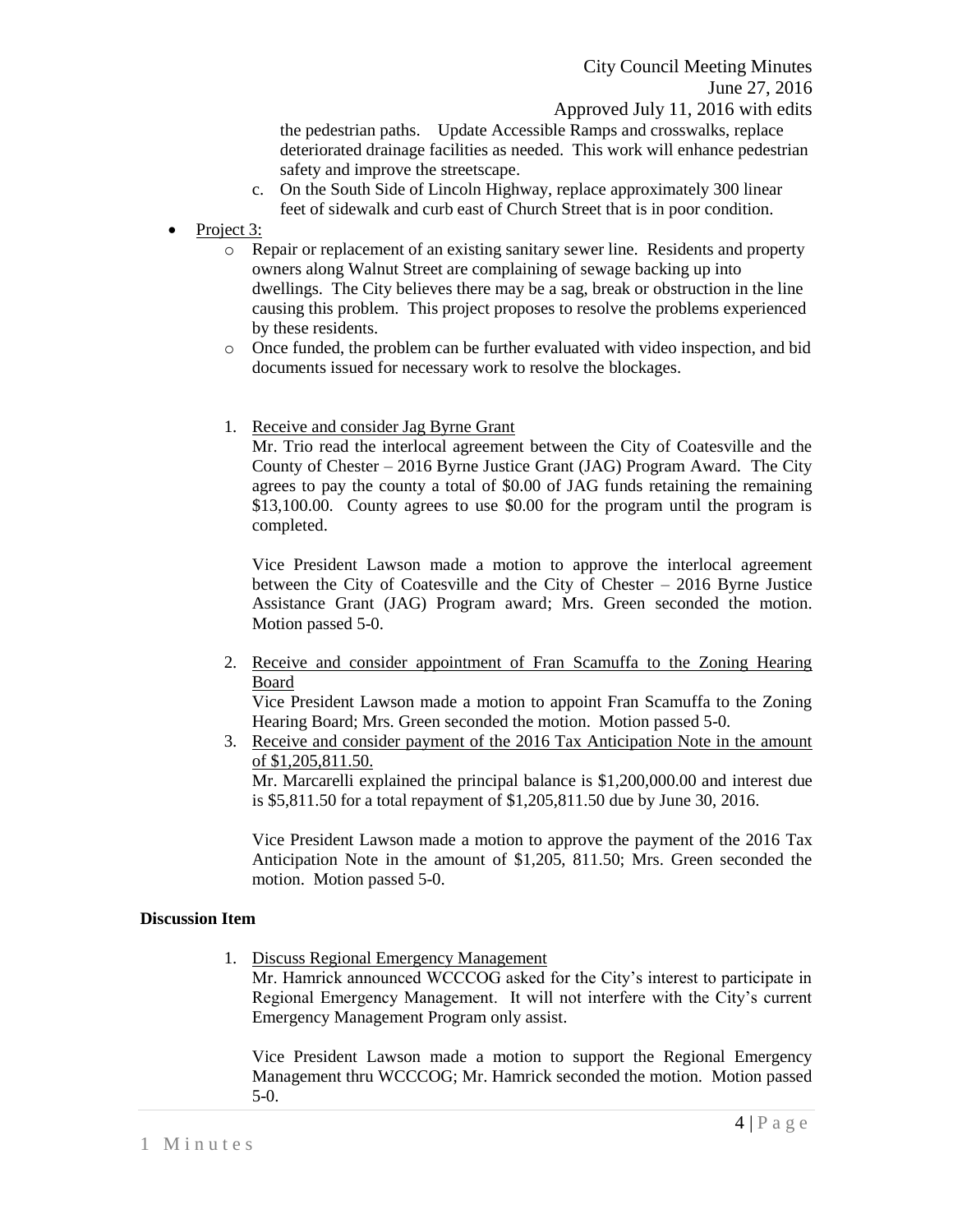# **Solicitors Report**

Mr. Carnes announced the following items the report:

- Assisted with follow-up regarding the DEPG Zoning Ordinance Amendment (Mixed Use Overlay District)
- Assisted with the follow-up regarding borrowing financed by BB&T Bank
- Followed up on the contract with Kaboom! Inc. for playground equipment for the West End Park with financial assistance from Natural Lands trust
- Working with ACR Machine and City Engineer to review a Zoning Ordinance Amendment.
- Worked with DEPG regarding its projects on Lincoln Highway and the City
- Worked on various matters involving litigation and assisted the City in its interpretation of codes, rules and regulations.

# **City Manager's Report**

Mr. Trio announced the following items in his report

- New staff person Mary Tedesco, Administrative Assistant. She has assumed the role vacated by the previous admin assistant who moved to a position in the Police Department.
- Codes Department
	- o Department operating well within expectations. Minimal complaints since outsourcing.
	- o Good reports of public service from residents and business.

Mrs. Green questioned the hiring of an employee for the Codes Department and discussed previous employees. Item was placed on the Managers report but not discussed.

- ZHB Case
	- $\circ$  Breathe Center at North 5<sup>th</sup> Avenue reuse of existing senior center as religious use (special exception) – pending rescheduling of hearing July 5, 2016
- Planning Commission
	- $\circ$  ACR Machine Co. Request for Zoning text and map amendment to amend the C# commercial district regulations
- RDA Development
	- o DEPG filed zoning amendments for implementation of Gateway Development Plan
	- o First round of environmental testing is completed.
- Engineering/Planning/Code Enforcement
	- o DEPG Redevelopment Plan
		- Ongoing engineering meetings concerning DEPG project review
		- Escrows have been executed and account has been funded. Initiated weekly DEPG reviews of zoning and development planning.
	- o Route 82 and Lincoln Highway
		- PennDot HOP filed May 13, 2016. Estimated date of issuance is Nov/DEC 2016. With funding, construction can progress through completion in 2017
		- o CDBG Planning
			- City Engineer is completing the 2016-2017 application for applicable funding to address infrastructure needs of the City.
			- Approximately 1.75 million dollars in infrastructure and business district improvement projects have been identified and proposed by the City.
- Energy Park Initiative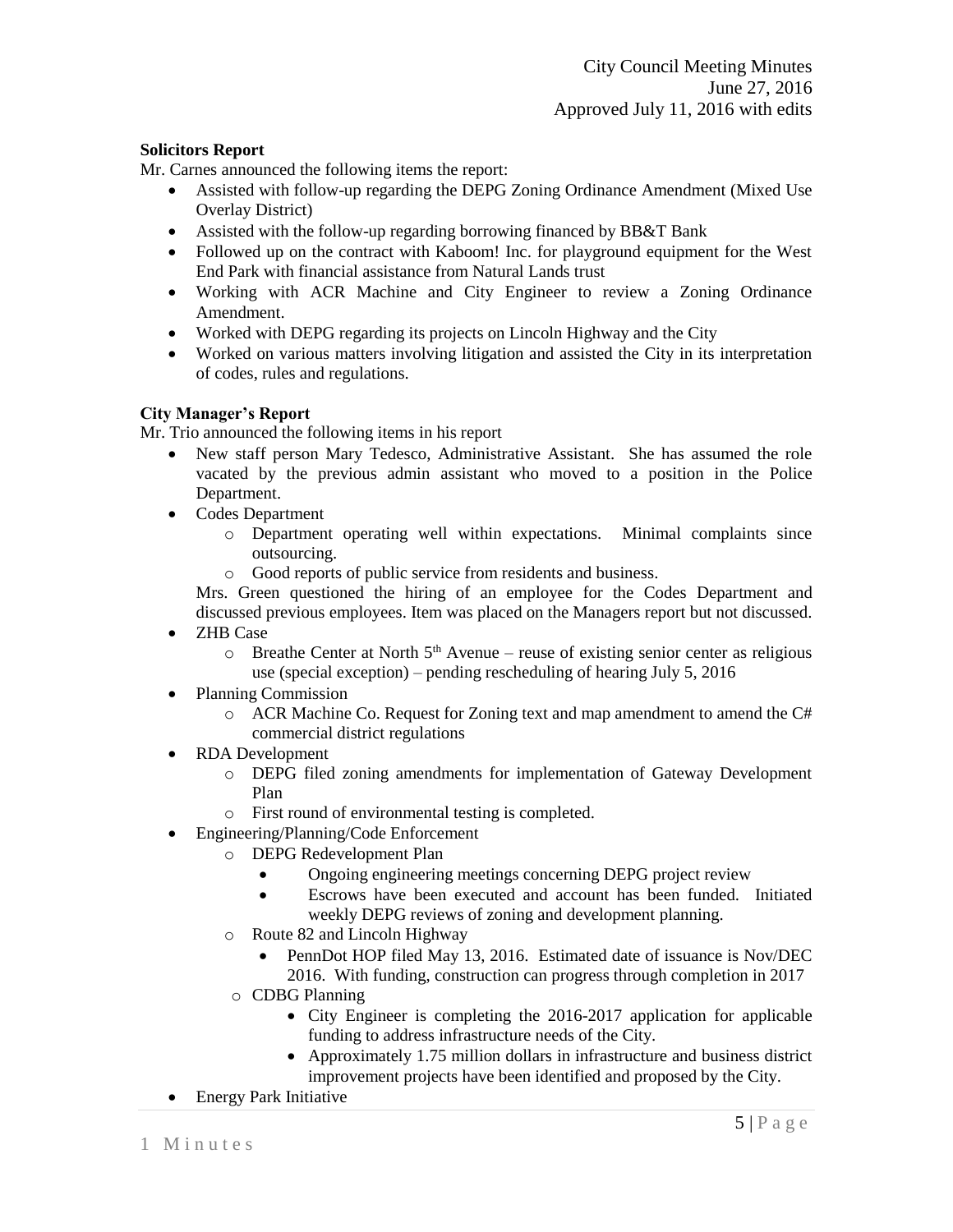- o City and Valley will coordinate and work cooperatively on this green sustainable project as delineated in the stand still agreement.
- 
- o City Energy savings project and District Court Lease and progress • Johnson Controls contracted Kiers Electric for installation of the new
	- LED lighting system
		- o 1<sup>st</sup> Phase delivery of 120 units and begin install from eastern part of **City**
		- $\circ$  2<sup>nd</sup> phase delivery of 654 units continue installation City may target special needs areas
		- o Finalize siting and installation of surveillance systems for police and emergency services
	- o Expected completions and close out of project mid September
	- o Chesco DMJ and City executed the lease for District Court. JCI has designated a project/construction manager and will be spearheading the project with the City.
		- Project Architect-Architectural concept
			- Construction document pricing sets have been issued to JCI who have issued them for mechanical, structural bids.
		- **Tentative Preliminary Program** 
			- JCI?AC will review proposals and coordinate selection of vendors and contractors (to be completed mid july pricing)
			- August Council App to commence
			- Relocation of admin offices to temp space projected for Sept-Oct
			- Construction/ demolition to start in October 2016
- Brandywine Park Splash Pad
	- o Working with JCI to expedite the re-opening of the splash pad which is under construction – operational first week of July
		- Sonia Huntzinger will be coordinating a re-dedication/formal re-opening event for the facility
- Public Works
	- o Sweeper delivered June 15, 2016
	- o Nick Saites addressing Sweeps and solid waste on incident basis
	- o P.W. will be repairing Police Dept. paving areas this month. Requires minor milling and paving.
	- o Investigating temporary skim coating of damaged sidewalk areas at Splash Pad in expectation of full repair funding with the CDBG Program 2016-2017

# **Citizens' Hearings –** *Non-Agenda Items Only* **(3 Minutes)**

# Arden Hunt

Ms. Hunt questioned the previous meeting minutes. They are very vague. President Lavender-Norris explained they are not verbatim, just what you came to talk about. Mrs. Hunt inquired about the process for Police Complaints. Chief Laufer asked Ms. Hunt to set up a meeting with him to discuss her complaints with the Police Department.

# John Pawlowski

Mr. Pawlowski announced many have donated for the Gazebo project. He asked for volunteers to put the flags up on the 4<sup>th</sup> of July at 9 am and take down at 7pm.

# Paul Evans